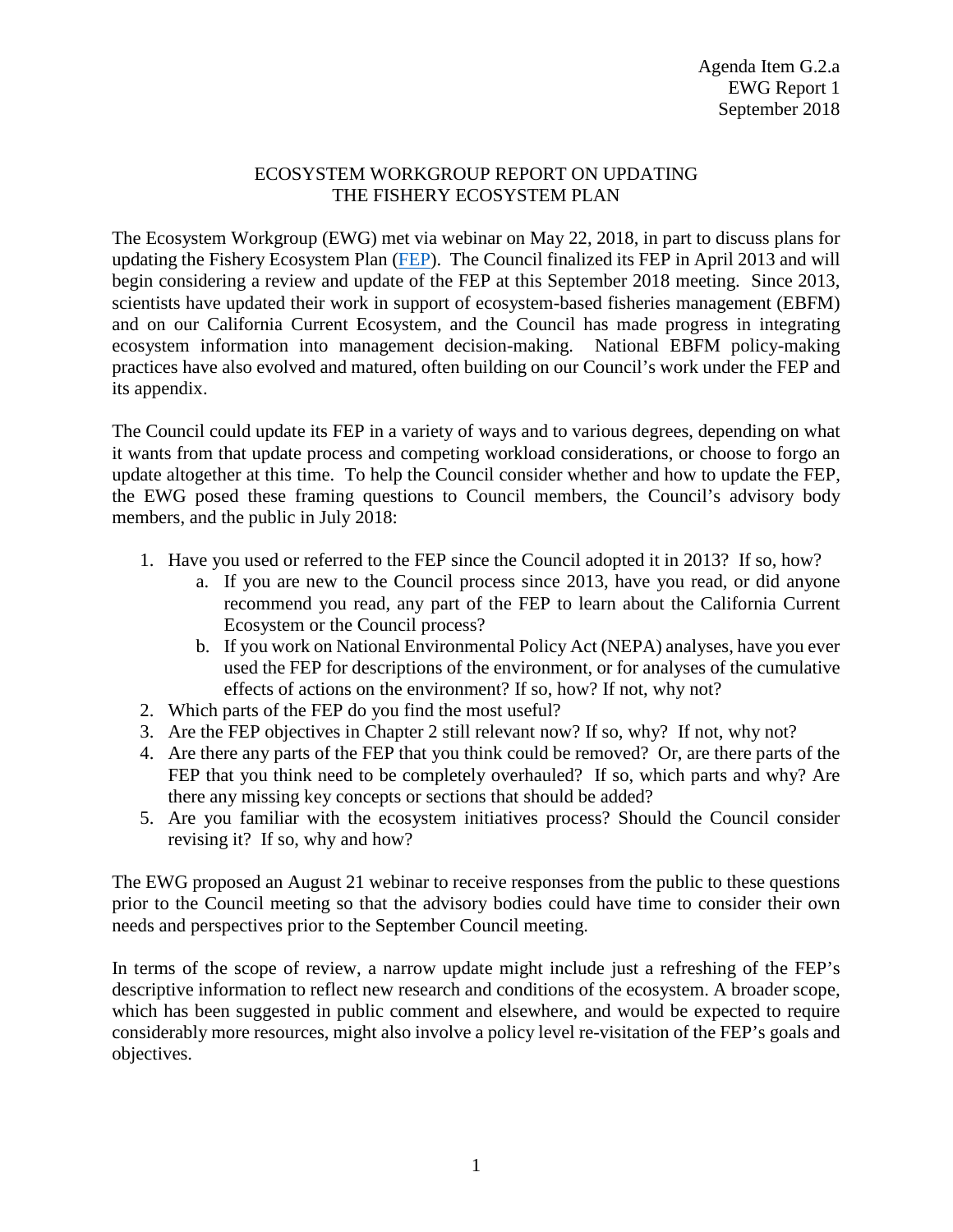In March, the Council was aware of the upcoming release of the draft NOAA Fisheries Ecosystem-Based Fishery Management Western Road Map Implementation Plan (WRIP) and discussed the possibility that it would provide guidance or ideas for the FEP. The Council will consider the draft WRIP at this meeting under Agenda Item G.1. At the time of writing, the EWG has not thoroughly reviewed the WRIP but may offer thoughts on any suggestions or implications for the FEP and a future update in a supplemental report.

## *EWG Response to Framing Questions*

The EWG is generally in favor of updating the FEP, although we recognize the possibility of competing workload concerns, particularly if the proposed update is larger in scope. A more extensive overhaul would require assistance from all the EWG members as well as potentially Southwest and Northwest Fisheries Science Center staff that are already producing Council products (e.g., the annual ecosystem report) or sit on other Council advisory bodies. The EWG has concerns that the time needed particularly from EWG members to complete that task will impact their time available to devote to advancement and completion of the Climate and Fishing Communities Initiative.

One of the tangible uses of the FEP that we are aware of is its use in Council-related NEPA analyses, including in the environmental assessment for Comprehensive Ecosystem-Based Amendment 1. While the scope of the descriptive information in the FEP is still relevant today, we have likely reached the point that some information would need to be updated to be useful to contemporary NEPA or other analyses. The more time that passes, the more analysts using the FEP would need to be conscientious about seeking out new and relevant research elsewhere. Utility to NEPA or other analyses or decision-making aside, hearing more from other advisory bodies and the public on the utility and scope of the descriptive sections of the FEP would be helpful.

Below, we discuss our impressions of the utility and relevance of each chapter of the FEP, with our initial suggestions on revising the FEP.

Chapter 1 of the FEP provides a Purpose and Need Statement (1.1), discusses document organization (1.2), and provides structured processes for ecosystem initiatives and for the annual ecosystem status reports (1.3 and 1.4).

Chapter 2 provides the FEP's Objectives, which are a more detailed exploration of what the FEP would do to meet its Purpose and Need. We understand that some Council process participants have previously indicated this aspect of the FEP should be revisited so that goals and objectives could be revised. While the EWG is not yet convinced that revisions are necessary, we look forward to hearing additional input on the need.

Chapter 3 provides an overview of the California Current Ecosystem (CCE) from a variety of physical, biological, and socioeconomic perspectives and disciplines. The EWG finds these first three FEP chapters useful, although information and citations in Chapter 3 should be updated and some sub-sections could be deleted or new sub-sections inserted.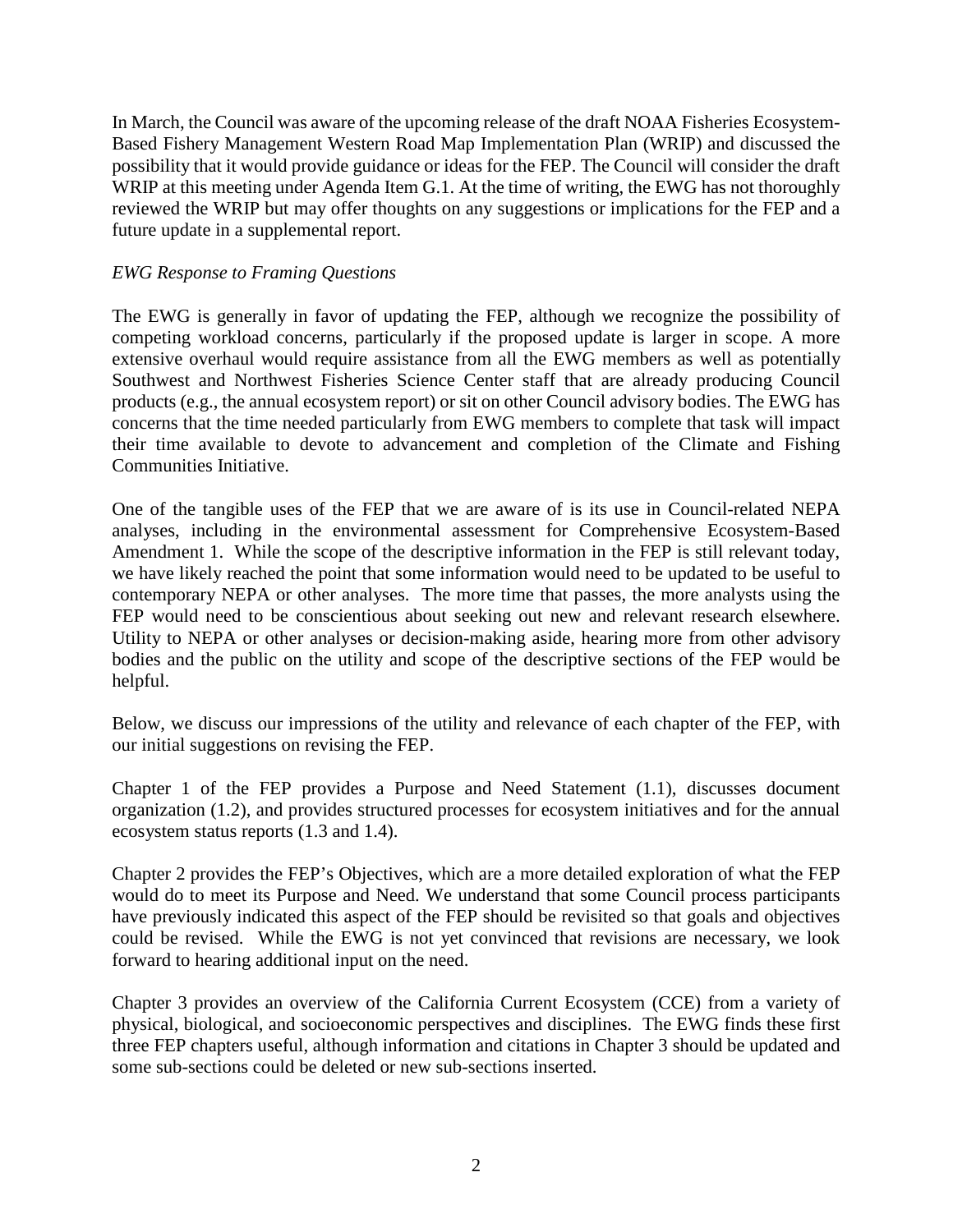Chapter 4 discusses the cumulative effects and uncertainties of environmental shifts and human activities on the marine environment. This chapter was intended in part to support NEPA analyses, however, the general nature of the material renders it relatively challenging to use. There are good ideas and some excellent information in Chapter 4. We recommend that deleting Chapter 4 as a stand-alone chapter may be more appropriate, then moving some of the information and analyses into a revised and expanded Chapter 3.

Chapter 5 discusses Council CCE policy priorities across its FMPs so that those engaged in ocean resource management and policy processes external to the Council better understand and take into account Council priorities during their deliberations on activities that may affect the CCE. EWG members who participate in non-Council ocean policy-making processes find Chapter 5 to be a useful resource for those external discussions. We support retaining and updating Chapter 5 and hope that it may be useful to ongoing discussions of human activities within the CCE, particularly those that span multiple states and tribes working in the marine environment. It is possible that potential actions proposed from the Climate and Communities Initiative might be appropriately included in this chapter.

Chapter 6 broadly discusses processes for bringing ecosystem science into the Council process. Information and recommendations from earlier drafts of Chapter 6 moved from the FEP into the 2013 Research and Data Needs Document. The EWG does not yet have recommendations for updating Chapter 6, since our ideas about that Chapter will depend on how the Council and the Scientific and Statistical Committee update the Research and Data Needs Document. If the Research and Data Needs Document is compressed into a relatively brief list of future potential science work, the EWG may recommend expanding Chapter 6 to retain some of the ideas expressed in the June 2018 draft of the Research and Data Needs Document.

We recommend updating the information in the FEP Appendix A on the ecosystem initiatives process to reflect how initiatives have been addressed through the Council process since 2013. However, we continue to support the basic process of reviewing and deciding whether to proceed with new initiatives every other year, and do not recommend revising that process.

For this September 2018 meeting, the EWG recommends that the Council:

- Consider whether they have received adequate comments and suggestions from this September meeting to proceed with an update. If not, send these or other framing questions out for a longer and more deliberate public review process in preparation for further discussion at its March 2019 meeting.
- If the Council is considering reviewing and updating the FEP's objectives in Chapter 2, assign the EWG to provide a report to the March 2019 Council meeting on whether the Council is meeting the 2013 FEP objectives, and on how other fishery management councils or relevant public bodies have addressed ecosystem management objectives.
- If the Council supports reviewing and updating any section of the FEP in Chapter 3 and beyond, consider whether and when the Council will supplement EWG membership with additional resources to adequately staff the workgroup. During the original development of the FEP, the Ecosystem Plan Development Team included the following seats that are not now part of the ad hoc EWG: two representatives from the Northwest Fisheries Science Center, three representatives from the Southwest Fisheries Science Center (one of whom